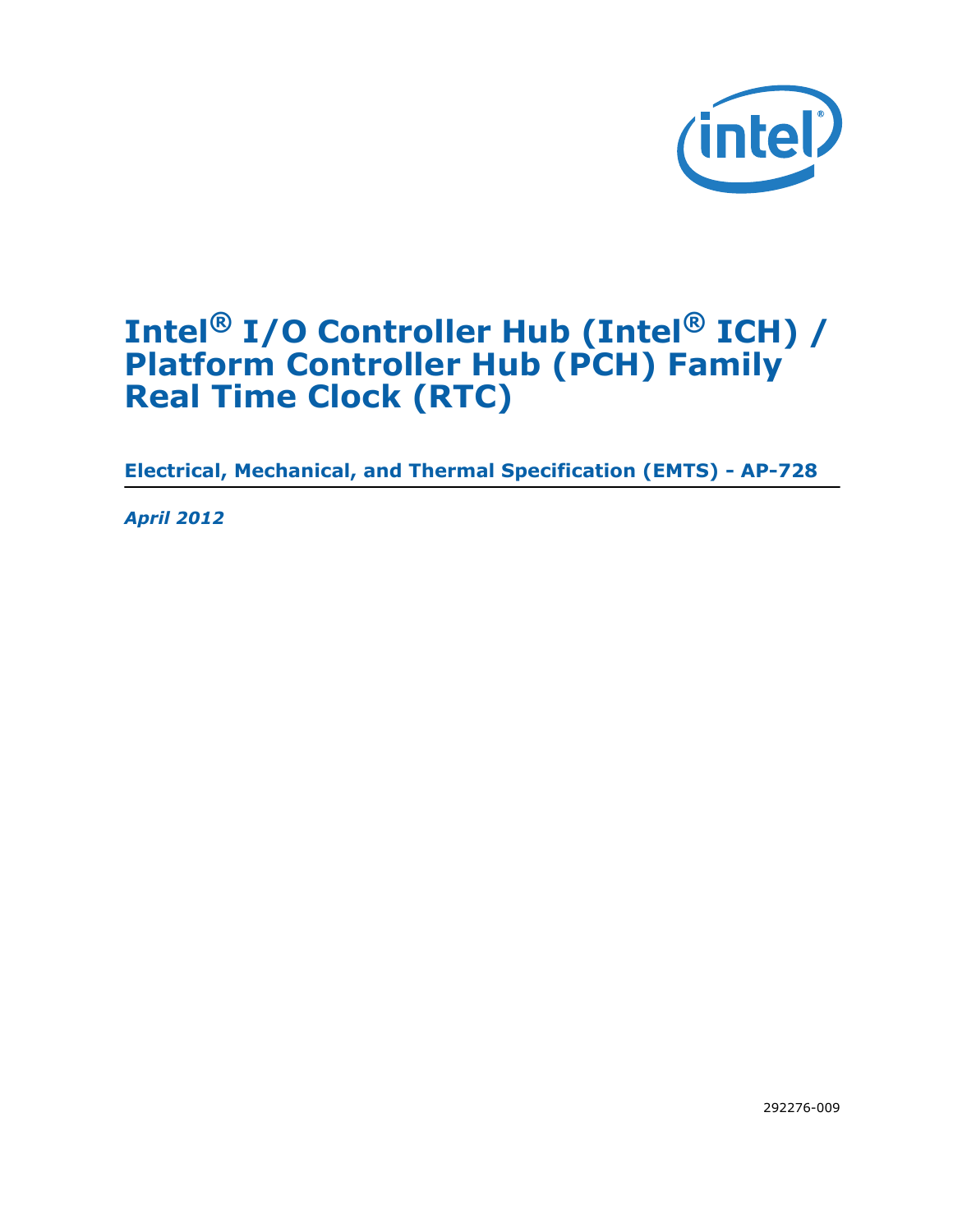

INFORMATION IN THIS DOCUMENT IS PROVIDED IN CONNECTION WITH INTEL PRODUCTS. NO LICENSE, EXPRESS OR IMPLIED, BY ESTOPPEL OR<br>OTHERWISE, TO ANY INTELLECTUAL PROPERTY RIGHTS IS GRANTED BY THIS DOCUMENT. EXCEPT AS PROVIDED IN I OF SALE FOR SUCH PRODUCTS, INTEL ASSUMES NO LIABILITY WHATSOEVER AND INTEL DISCLAIMS ANY EXPRESS OR IMPLIED WARRANTY, RELATING TO SALE AND/OR USE OF INTEL PRODUCTS INCLUDING LIABILITY OR WARRANTIES RELATING TO FITNESS FOR A PARTICULAR PURPOSE, MERCHANTABILITY, OR INFRINGEMENT OF ANY PATENT, COPYRIGHT OR OTHER INTELLECTUAL PROPERTY RIGHT.

A "Mission Critical Application" is any application in which failure of the Intel Product could result, directly or indirectly, in personal injury or death.<br>SHOULD YOU PURCHASE OR USE INTEL'S PRODUCTS FOR ANY SUCH MISSION LIABILITY, PERSONAL INJURY, OR DEATH ARISING IN ANY WAY OUT OF SUCH MISSION CRITICAL APPLICATION, WHETHER OR NOT INTEL OR ITS<br>SUBCONTRACTOR WAS NEGLIGENT IN THE DESIGN, MANUFACTURE, OR WARNING OF THE INTEL PRODUCT OR ANY O

Intel may make changes to specifications and product descriptions at any time, without notice. Designers must not rely on the absence or<br>characteristics of any features or instructions marked "reserved" or "undefined". Int responsibility whatsoever for conflicts or incompatibilities arising from future changes to them. The information here is subject to change without notice. Do not finalize a design with this information.

The products described in this document may contain design defects or errors known as errata which may cause the product to deviate from published specifications. Current characterized errata are available on request.

Contact your local Intel sales office or your distributor to obtain the latest specifications and before placing your product order.

Code names featured are used internally within Intel to identify products that are in development and not yet publicly announced for release. Customers, licensees and other third parties are not authorized by Intel to use code names in advertising, promotion or marketing of any product or services and any such use of Intel's internal code names is at the sole risk of the user.

Intel and the Intel logo are trademarks of Intel Corporation in the U.S. and other countries.

\*Other names and brands may be claimed as the property of others.

Copyright © 2012, Intel Corporation. All rights reserved.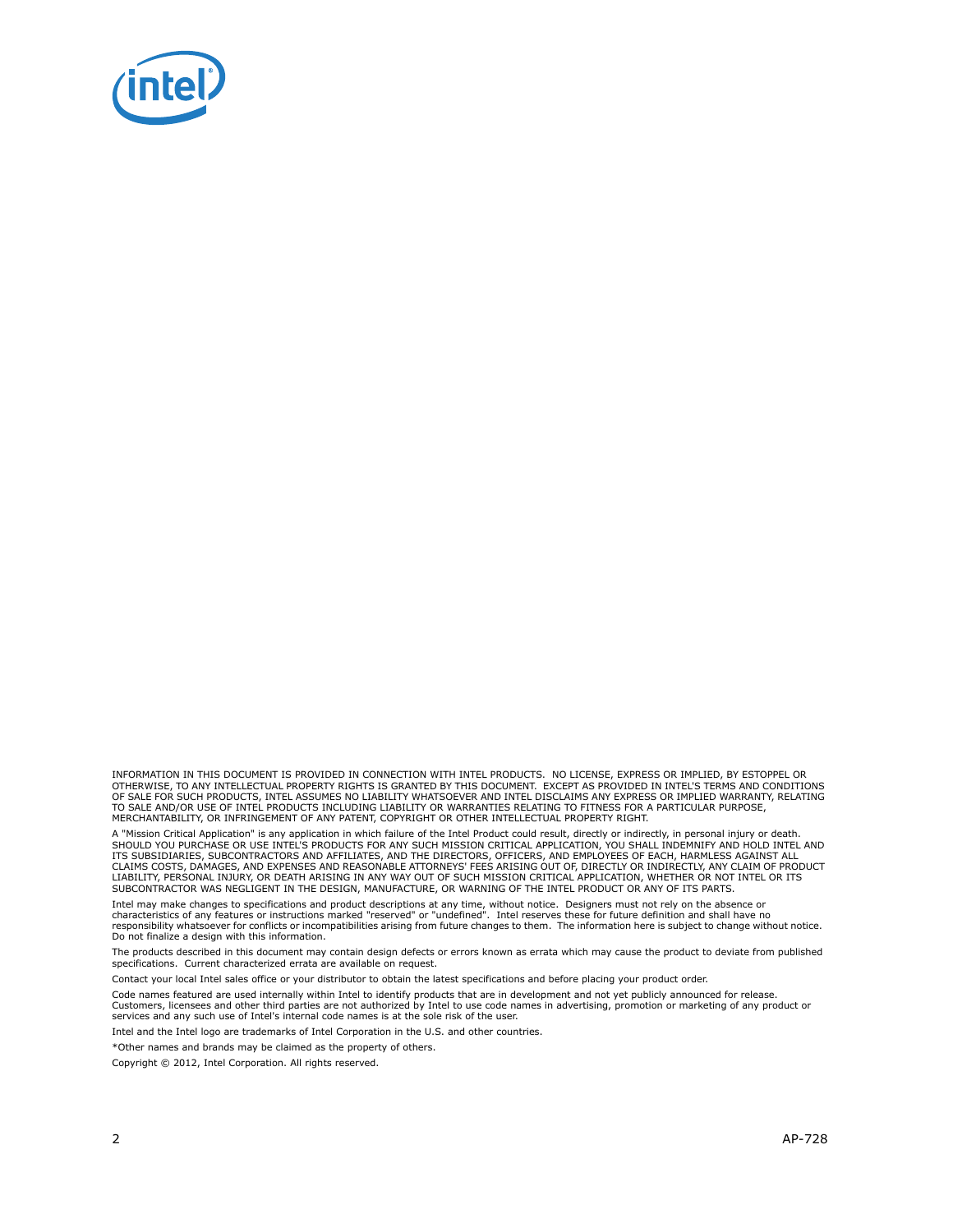

# *Contents*

| 1              |     |       |                                          |  |  |  |
|----------------|-----|-------|------------------------------------------|--|--|--|
| $\mathcal{P}$  |     |       |                                          |  |  |  |
| 3              |     |       |                                          |  |  |  |
|                | 3.1 |       |                                          |  |  |  |
|                | 3.2 |       |                                          |  |  |  |
|                |     |       |                                          |  |  |  |
|                |     | 3.2.2 |                                          |  |  |  |
|                |     | 3.2.3 |                                          |  |  |  |
|                | 3.3 |       |                                          |  |  |  |
|                |     | 3.3.1 |                                          |  |  |  |
|                |     | 3.3.2 |                                          |  |  |  |
|                |     | 3.3.3 |                                          |  |  |  |
|                |     | 3.3.4 |                                          |  |  |  |
|                | 3.4 |       | RTC Accuracy Determination and Frequency |  |  |  |
|                |     |       |                                          |  |  |  |
|                |     | 3.4.1 |                                          |  |  |  |
|                |     | 3.4.2 |                                          |  |  |  |
| $\overline{4}$ |     |       |                                          |  |  |  |
| 5              |     |       |                                          |  |  |  |
| 6              |     |       |                                          |  |  |  |
|                |     |       |                                          |  |  |  |

### **Figures**

| $\overline{4}$ |                                                                                      |  |
|----------------|--------------------------------------------------------------------------------------|--|
| 5.             | Intel <sup>®</sup> ICH9/ICH10/Intel® 5 Series Chipset and Intel® 3400 Series Chipset |  |
|                | <b>RTC External Circuit7</b>                                                         |  |
| 6              | Intel® C200 Series Chipset and later Client Platform Controller Hubs (PCHs) 8        |  |
| 7              |                                                                                      |  |
| 8              | Clock Input Connection to X1, X2 Pins When Not Using Internal RTC 10                 |  |
| 9              |                                                                                      |  |
| 10             |                                                                                      |  |
|                |                                                                                      |  |
|                |                                                                                      |  |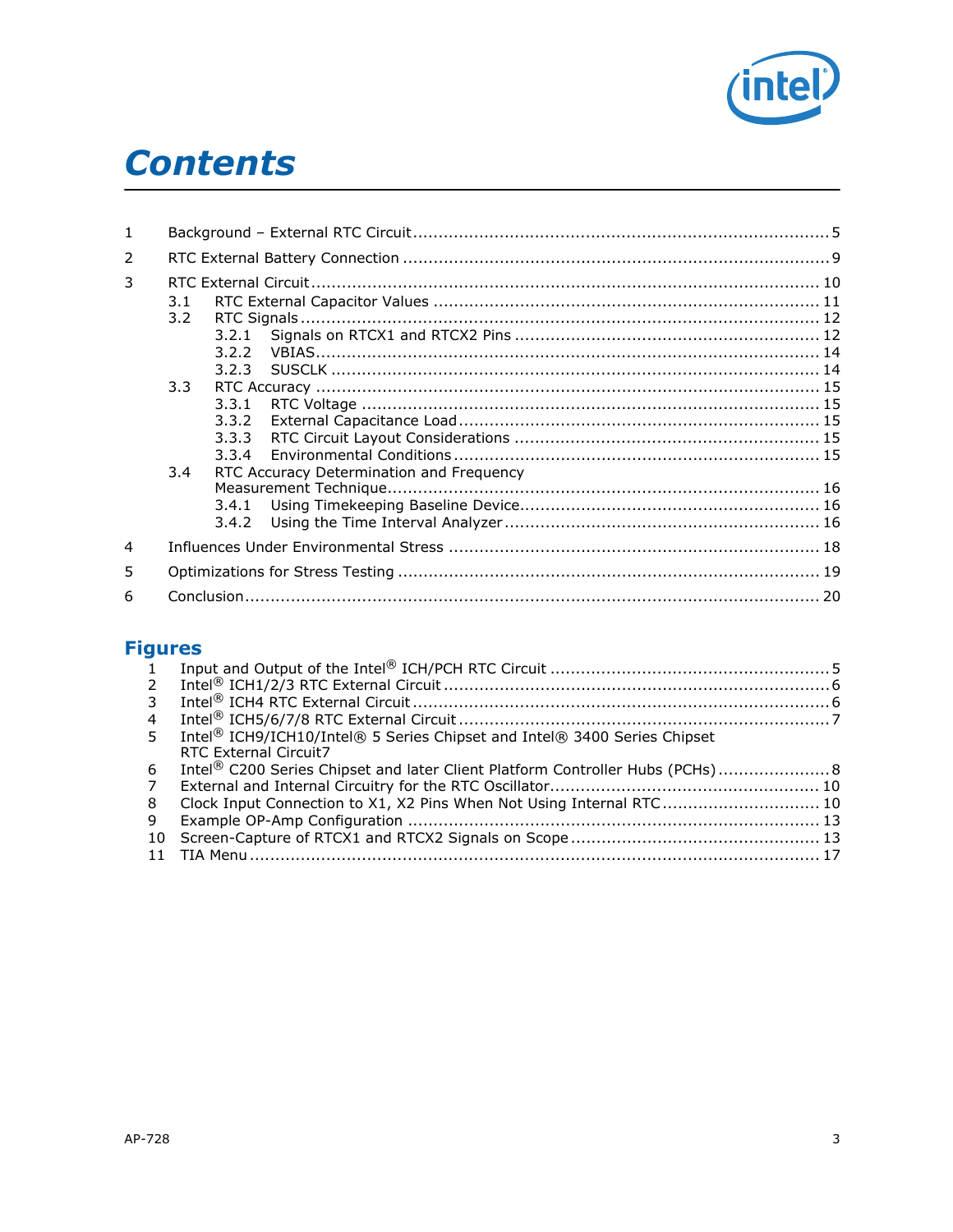

| Document # | Rev. | <b>Draft/Changes</b>                                                                                                                                                 | <b>Date</b>    |
|------------|------|----------------------------------------------------------------------------------------------------------------------------------------------------------------------|----------------|
| 292276     | 001  | • Initial Release                                                                                                                                                    | March 2001     |
|            | 002  | General updates<br>$\bullet$                                                                                                                                         | August 2001    |
|            | 003  | • ICH4 updates                                                                                                                                                       | May 2002       |
|            | 004  | • ICH5 updates                                                                                                                                                       | June 2003      |
|            | 005  | • ICH6 update. Also changed RTCRST# RC for ICH4-6                                                                                                                    | June 2004      |
|            | 006  | • ICH7 update.                                                                                                                                                       | April 2005     |
|            | 007  | • ICH8 update                                                                                                                                                        | May 2006       |
|            | 008  | ICH9 update<br>$\bullet$                                                                                                                                             | September 2007 |
|            | 009  | • ICH10 / Intel <sup>®</sup> 5 Series Chipset and Intel <sup>®</sup> 3400 Series<br>Chipset / Intel <sup>®</sup> C200 Series Chipset and later Client PCHs<br>update | April 2012     |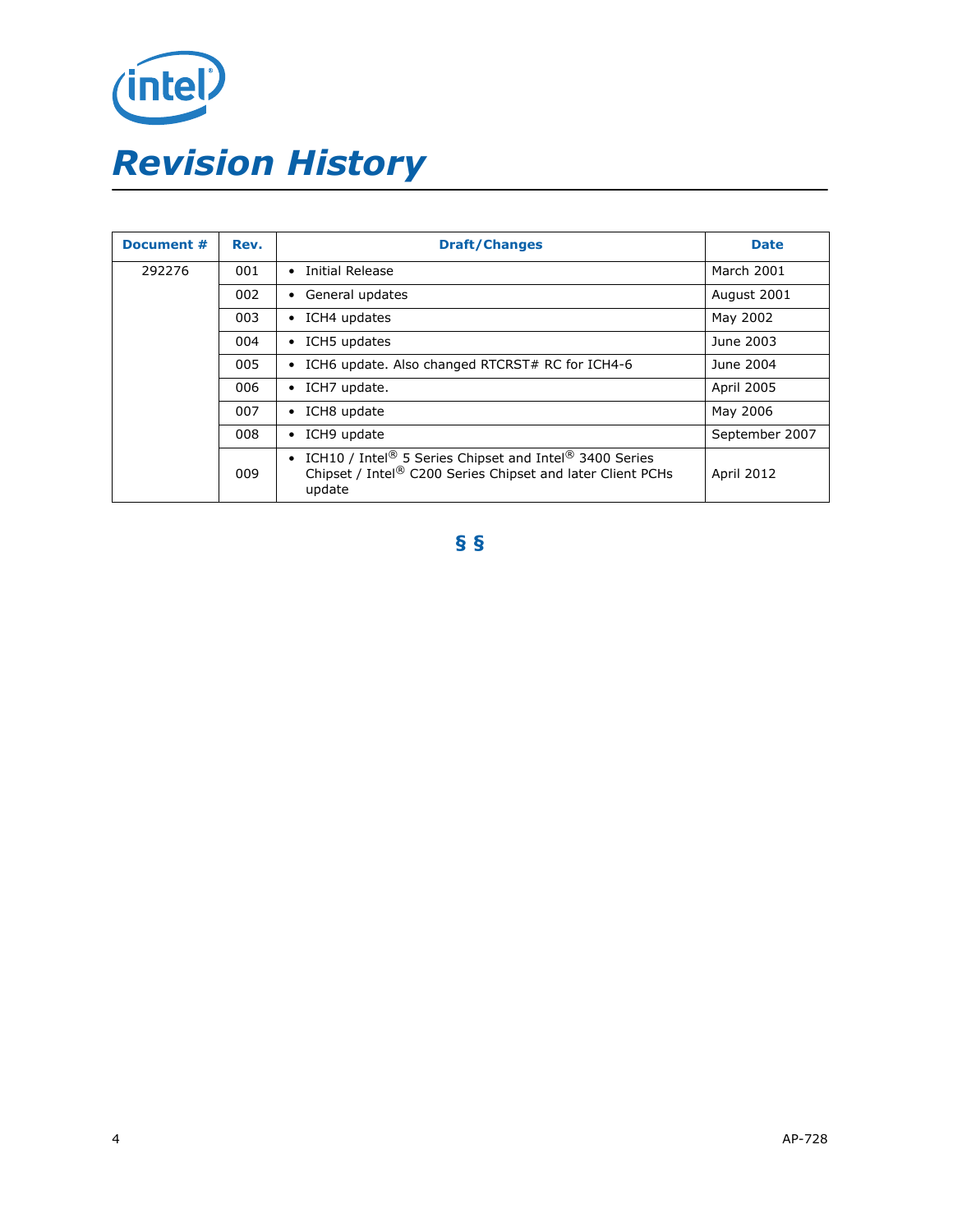

# <span id="page-4-0"></span>*1 Background – External RTC Circuit*

Chipsets using an Intel<sup>®</sup> I/O Controller Hub (Intel<sup>®</sup> ICH) family component, an Intel<sup>®</sup> 5 Series Chipset, an Intel<sup>®</sup> 3400 Series Chipset, an Intel<sup>®</sup> C200 Series Chipset or later client Platform Controller Hub (PCH) (referred to as ICH/PCH for the remainder of this document) use a crystal circuit to generate a low-swing 32 kHz input sine wave. This input is amplified and driven back to the crystal circuit via the RTCX2 signal.

Internal to the ICH/PCH, the RTCX1 signal is amplified to drive internal logic as well as generate a free running full swing clock output for system use. This output pin of the ICH/PCH is called SUSCLK. This is illustrated in [Figure 1.](#page-4-1)

#### <span id="page-4-1"></span>**Figure 1. Input and Output of the Intel® ICH/PCH RTC Circuit**



The low-swing 32.768 kHz clock source is generated by a circuit implemented on the motherboard (external to the ICH/PCH component). The schematic is illustrated in the following figures: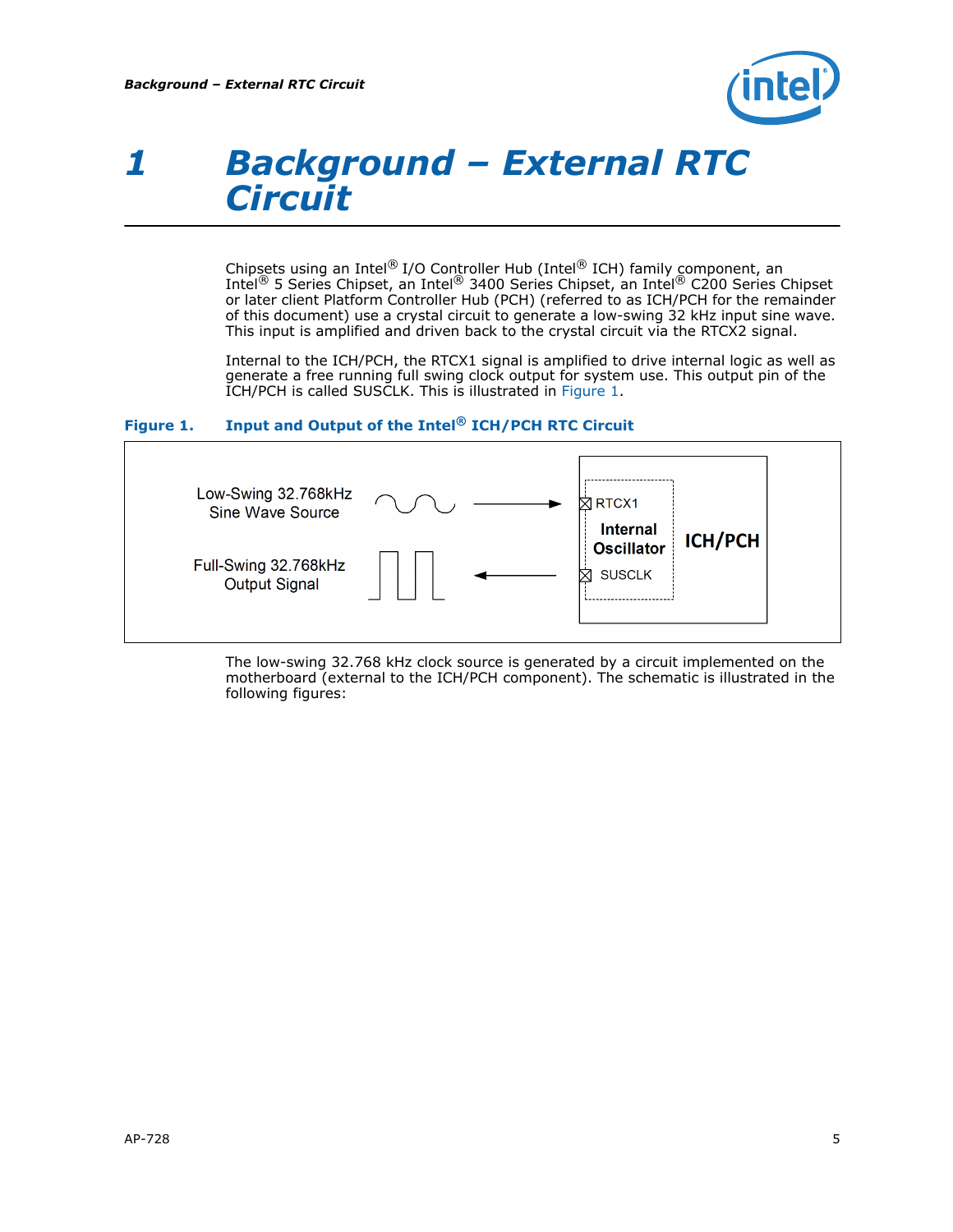

#### <span id="page-5-0"></span>**Figure 2. Intel® ICH1/2/3 RTC External Circuit**



#### <span id="page-5-1"></span>**Figure 3. Intel® ICH4 RTC External Circuit**



3. The original  $1\mu$ F capacitor moved near the coin battery after the diode.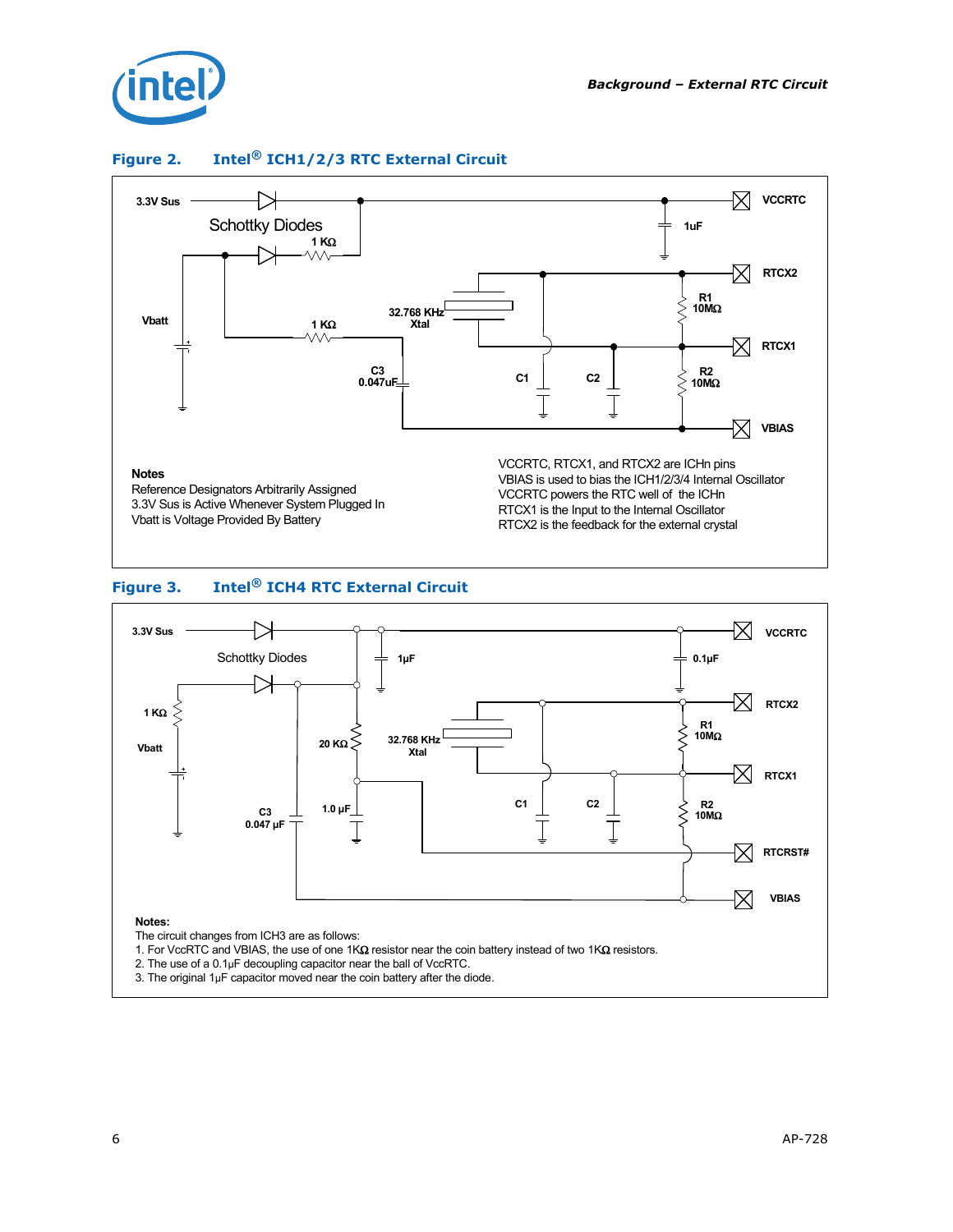



#### <span id="page-6-0"></span>**Figure 4. Intel® ICH5/6/7/8 RTC External Circuit**

<span id="page-6-1"></span>

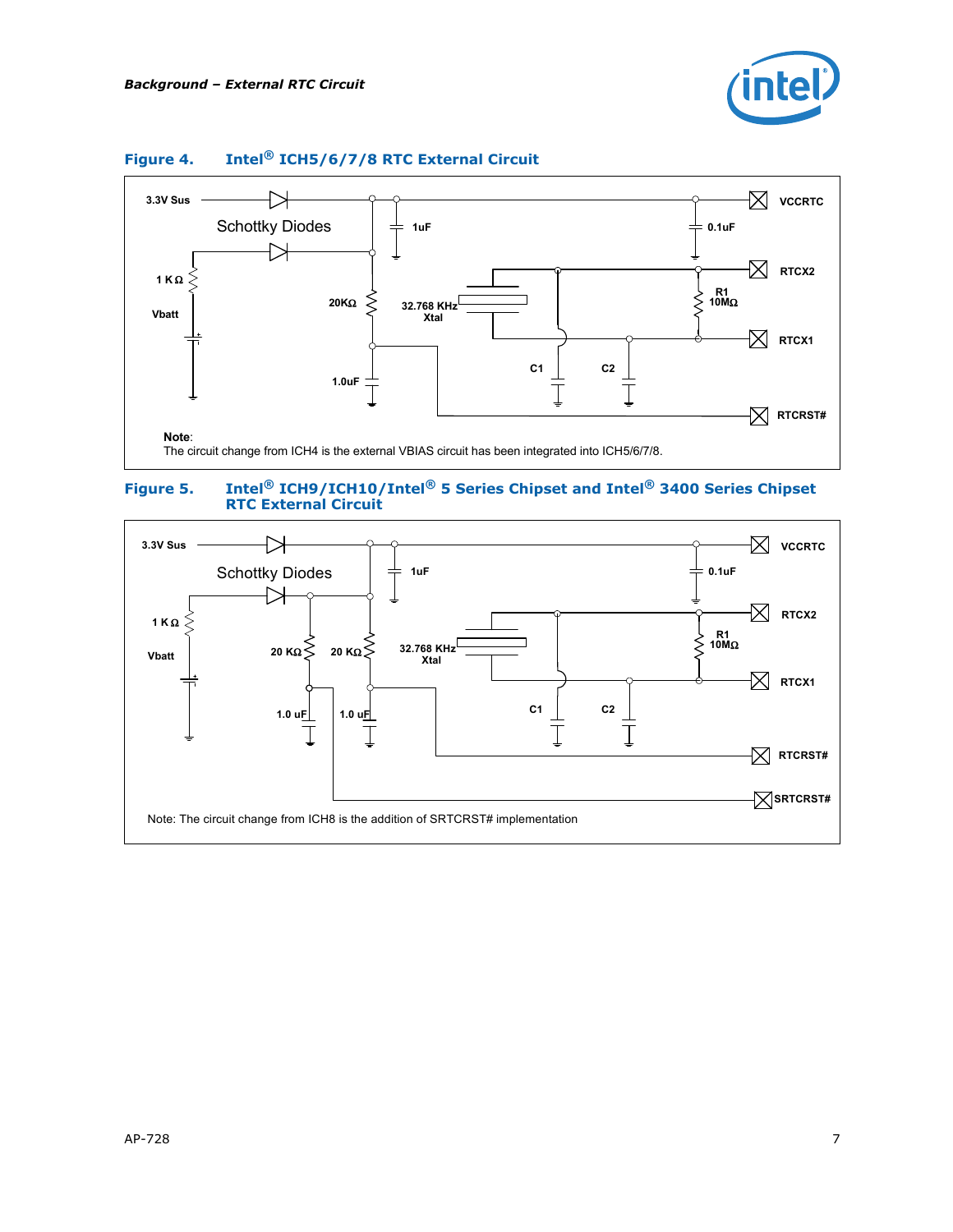

<span id="page-7-0"></span>



The crystal network employs R1, C1, and C2 to generate the 32.768 kHz sine wave. Actual values for these components are dependent on the crystal component specification, trace lengths on the motherboard, and the crystal's load capacitance.

For ICH9/ICH10/Intel® 5 Series Chipset and Intel® 3400 Series Chipset, SRTCRST# is used to reset portions of the Intel<sup>®</sup> Management Engine (Intel<sup>®</sup> ME) and should not be connected to a jumper or button on the platform. The only time this signal gets asserted (driven low in combination with RTCRST#) should be when the coin cell battery is removed or not installed and the platform is in the G3 state. Pulling this signal low independently (without RTCRST# also being driven low) may cause the platform to enter an indeterminate state. Similar to RTCRST#, it is imperative that SRTCRST# not be pulled low in the S0 to S5 states.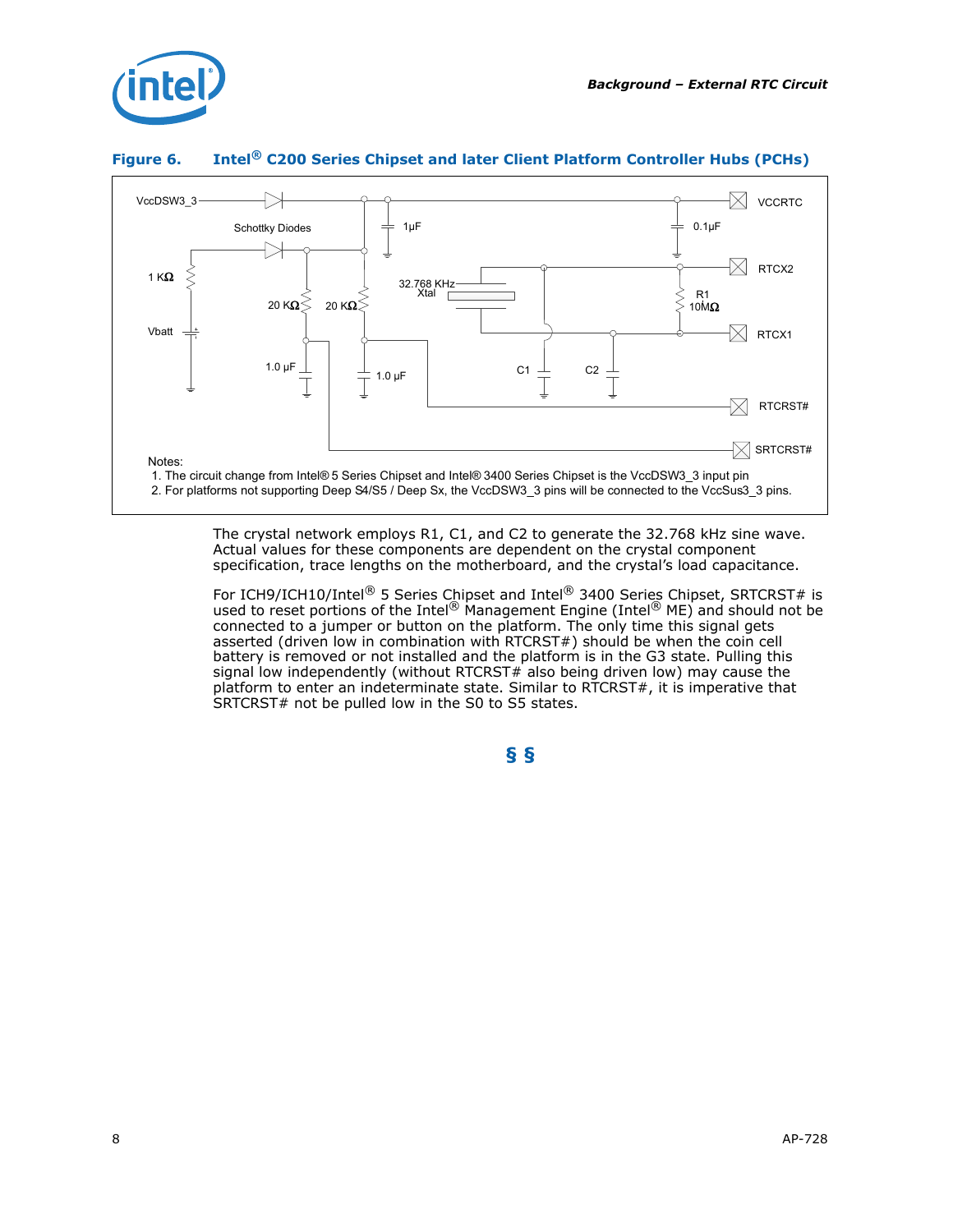

# <span id="page-8-0"></span>*2 RTC External Battery Connection*

The RTC module requires an external battery connection to maintain its functionality and its RAM while the ICH/PCH is not powered by the system.

The recommended batteries are: Duracell 2032, 2025, or 2016, which can give many years of operation.

Batteries are rated by storage capacity. The battery life can be calculated by dividing the capacity by the average current required. **For example**, if the battery storage capacity is 170 mAh (assumed usable) and the average current required is 5  $\mu$ A, the battery life will be at least:

170,000  $\mu$ Ah / 5  $\mu$ A = 34,000 h = 3.88 years.

The voltage of the battery can affect the RTC accuracy. VccRTC must be greater than the min voltage specification at all times to ensure the accuracy of the RTC clock and correctly storing RTC SRAM data. Please refer to specific component datasheet for VccRTC min voltage value.

The battery must be connected to the ICH/PCH via isolation diode circuit. The diode circuit allows the ICH/PCH's RTC-well to be powered by the battery when the system power is not available, but by the system power when it is available. To do this, the diodes are set to be reverse biased when the system power is not available. [Figure 2,](#page-5-0) [Figure 3,](#page-5-1) and [Figure 4](#page-6-0) have the example of a diode circuitry that is used.

As noted, a standby power supply should be used in desktop and mobile system to provide continuous power to the RTC when available, which will significantly increase the RTC battery life.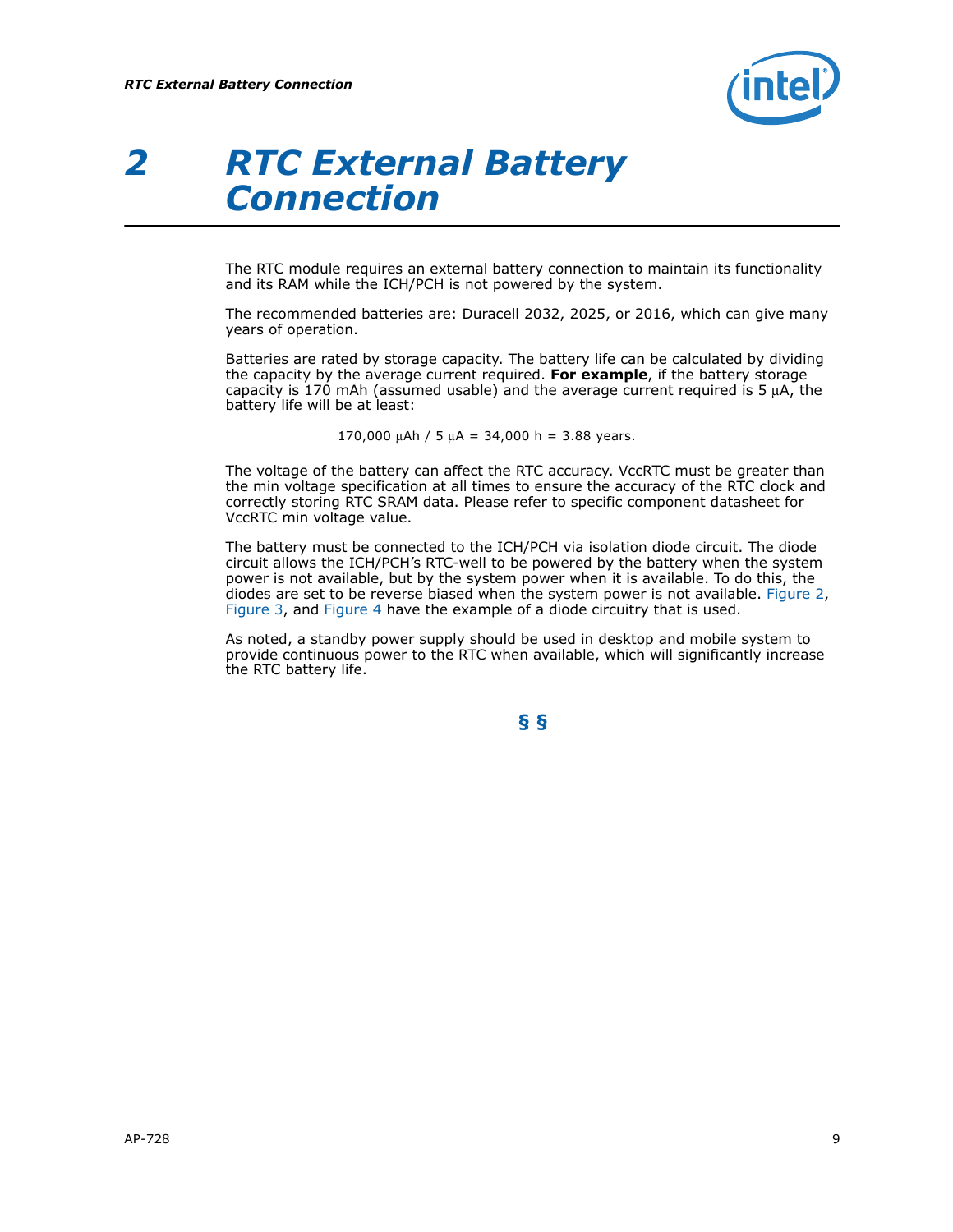<span id="page-9-0"></span>

The ICH/PCH module requires an external oscillating source of 32.768 kHz connected on RTCX1 and RTCX2 pins. [Figure 7](#page-9-1) represents the internal and external circuitry that comprise the oscillator of the RTC.

#### <span id="page-9-1"></span>**Figure 7. External and Internal Circuitry for the RTC Oscillator**



C1, C2 are the required external capacitors that affect the accuracy of the RTC. Choose the right capacitor value for C1 and C2, and the tolerance should be less than or equal to 5%; both are important to maintain RTC accuracy. [Section 3.1](#page-10-0) presents some guidelines for choosing these values.

**Note:** Even if the ICH/PCH internal RTC is not used, it is still necessary to supply clock input to X1 of the ICH/PCH because other signals are gated off that clock in suspend modes. In this case, an oscillator or a single clock input can be used to drive into X1 with X2 left as no connect; please refer to specific component datasheet for RTC X1 input voltage max value. [Figure](#page-9-2) 8 illustrates the connection. However, this is not a validated or supported configuration.

#### <span id="page-9-2"></span>**Figure 8. Clock Input Connection to X1, X2 Pins When Not Using Internal RTC**

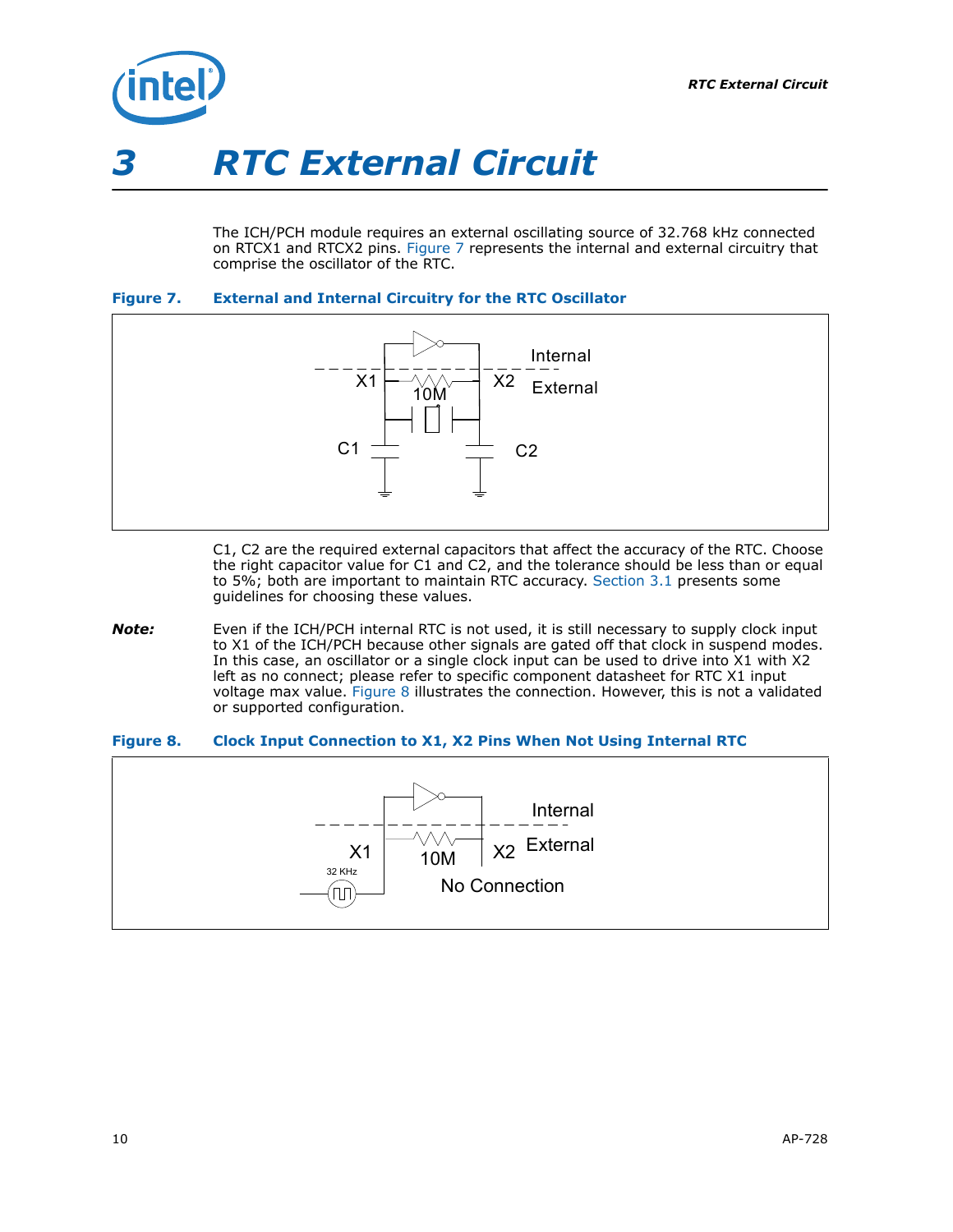

## <span id="page-10-0"></span>**3.1 RTC External Capacitor Values**

To maintain the RTC's accuracy, the external capacitor values should be chosen to provide the manufacturer's specified load capacitance  $(C_{load})$  for the crystal when combined with the parasitic capacitance of the circuits traces, socket (if used), package, and ICH/PCH input capacitances. The following equation can be used to choose the external capacitance values:

> $C_{load} = [(C1 + C_{in1} + C_{trace1})*(C2 + C_{in2} + C_{trace2})]/[(C1 + C_{in1} + C_{trace1} + C_{trace1})]$  $C2 + C<sub>in2</sub> + C<sub>trace2</sub>$ ] +  $C<sub>parasitic</sub>$

#### Where:

- $C<sub>load</sub> = Crystal's load capacitance. This value can be obtained from Crystal's$ specification.
- $C_{in1}$ ,  $C_{in2}$  = input capacitances at RTCX1, RTCX2 pins of the ICH/PCH. These values can be obtained in the ICH/PCH's data sheet.
- $C<sub>trace1</sub>$ ,  $C<sub>trace2</sub>$  = Trace length capacitances measured from the Crystal terminals to RTCX1, RTCX2 pins. These values depend on the characteristics of board material, the width of signal traces and the length of the traces. The typical value of this capacitance is approximately equal to:

$$
C_{\text{trace}} \approx \text{trace length} * 2 \text{ pF/inch}
$$

 $C_{\text{parasitic}} = C$ rystal's parasitic capacitance. This capacitance is created by the existence of electrode plates and the dielectric constant of the crystal blank inside the crystal part. Refer to the crystal's specification to obtain this value.

Ideally, C1 and C2 can be chosen such that C1 = C2. Using the equation of  $C_{load}$  above, the value of C1/C2 can be calculated to give the best accuracy (closest to  $32.768$  kHz) of the RTC circuit at room temperature. However, C2 can be chosen such that  $C2 > C1$ . Then C1 can be trimmed to obtain 32.768 kHz.

In certain conditions, both C1/C2 values can be shifted away from the **theoretical values** (calculated values from the above equation) to obtain the closest oscillation frequency to 32.768 kHz. When C1 and C2 values are smaller then the theoretical values, the RTC oscillation frequency will be higher.

The following example will illustrates the use of the practical values for C1 and C2, in the case that theoretical values can not ensure the accuracy of the RTC in a low temperature condition:

#### **Example 1:**

According to a required 12 pF load capacitance of a typical crystal that is used with the ICH/PCH, the calculated values of C1 = C2 is 18 pF at room temperature (25 °C) to yield a 32.768 kHz oscillation.

At 0 °C the frequency stability of crystal gives  $-23$  ppm (assumed that the circuit has 0 ppm at 25 °C). This makes the RTC circuit oscillate at 32.767246 kHz instead of 32.768 kHz.

If the values of C1 and C2 are chosen to be 6.8 pF instead of 18 pF, this will make the crystal oscillate at a higher frequency at room temperature (+23 ppm) but this configuration of C1 and C2 makes the circuit oscillate closer to 32.768 kHz at 0 °C. The 6.8 pF value of C1 and C2 is the **practical value**.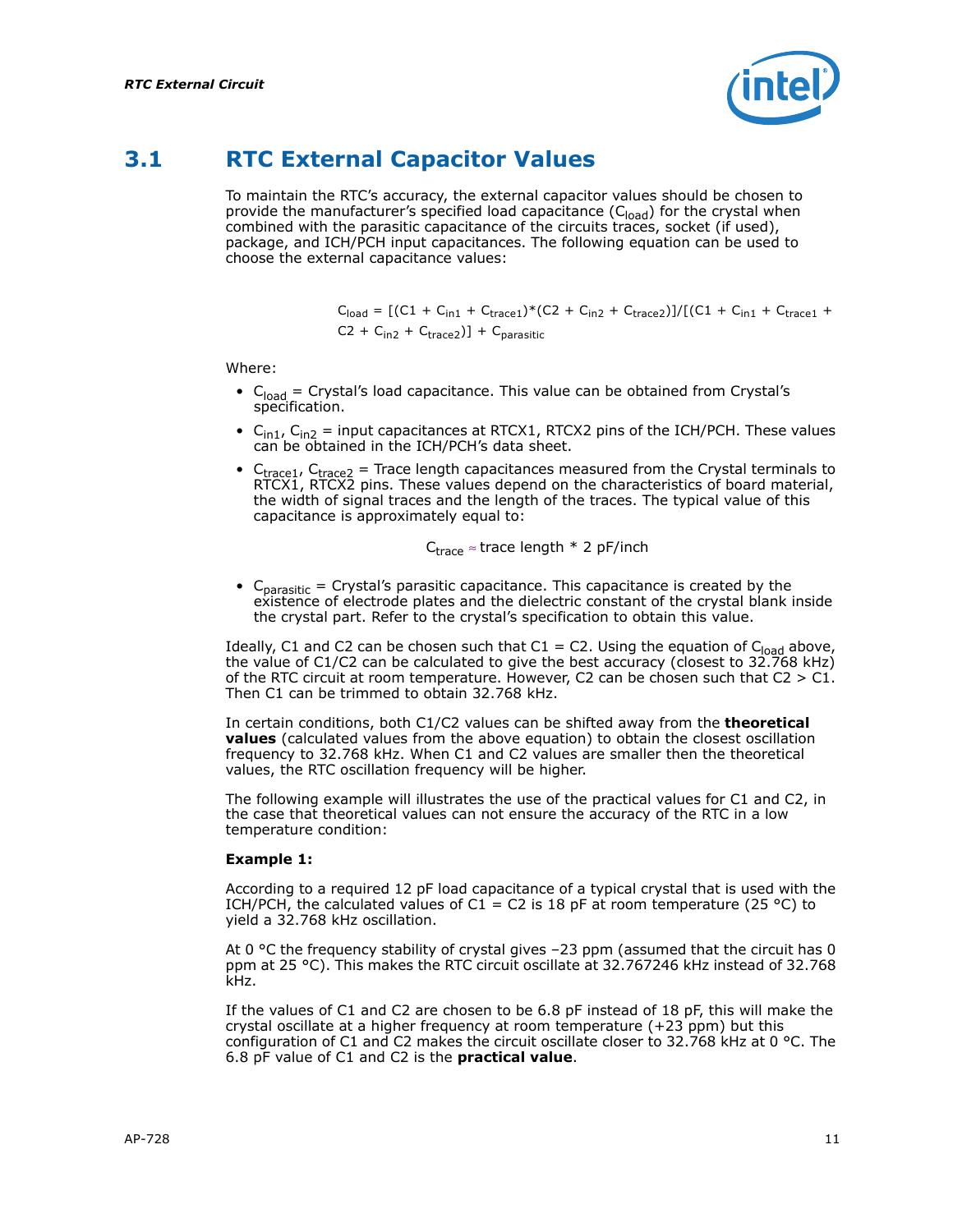

Note that the temperature dependency of crystal frequency is a parabolic relationship (ppm / degree squared). The effect of the crystal's frequency when operating at 0  $^{\circ}$ C (25 °C below room temperature) is the same when operating at 50 °C (25 °C above room temperature).

The values of C1 and C2, calculated from the equation above are only the theoretical values. Ideally, these values will be the same as practical values. However, the values of C1 and C2 should be chosen based on the values that give the best accuracy of the RTC circuit. In every specific board design, these practical values may be slightly different from theoretical values.

## <span id="page-11-0"></span>**3.2 RTC Signals**

### <span id="page-11-1"></span>**3.2.1 Signals on RTCX1 and RTCX2 Pins**

The RTC oscillation signal is a sinusoidal signal that provides a 32.768 kHz frequency to the ICH/PCH. This is a small analog signal with peak-to-peak voltage about 200 mV– 500 mV. The voltage swing on RTCX2 will be slightly larger than the voltage swing on RTCX1, since RTCX2 signal is amplified through the internal inverter of the ICH/PCH.

The RTC circuit oscillates with extremely low bias current (refer to specific component datasheet for IccRTC maximum value); therefore, this signal is very sensitive to the environmental conditions such as board residue (solder flux, dust), humidity, etc. For example, touching directly on this circuit may cause leakage that can completely attenuate the oscillation signal and make the RTC oscillation stop.

Measuring RTCX1 and RTCX2 is accomplished only by using the following technique to minimize any measurement equipment loading effects.

- 1. Configure an Analog Devices AD823\* (AD823AN) or equivalent Op Amp with very high input impedance (on the order of 10E12 – 10E14), as a unity gain follower as shown below. Note: This may be different depending on the Op-Amp used. See [Figure](#page-12-0) 9 for an illustration.
- 2. The conductor between the signal being measured and the Op Amp input must be less than 4 mm with a direct connection preferable. The VS+ must be connected to a voltage source that is on all the time, such as an external supply or a 9 V battery.
- 3. Collect the RTC electrical characteristics:
	- a. Place an oscilloscope probe with sufficient ground reference on the Op-Amp output. The oscilloscope should be configured for 100 mV/DIV and 20 µs/DIV with a trigger set to approximately 200 mV, or until capture is obtained. Record the RTCX1 Vpp. Optional data can be captured such as: DC Offset of RTCX1 and 2 Vpp of RTCX2, DC level for VBIAS, and IccRTC.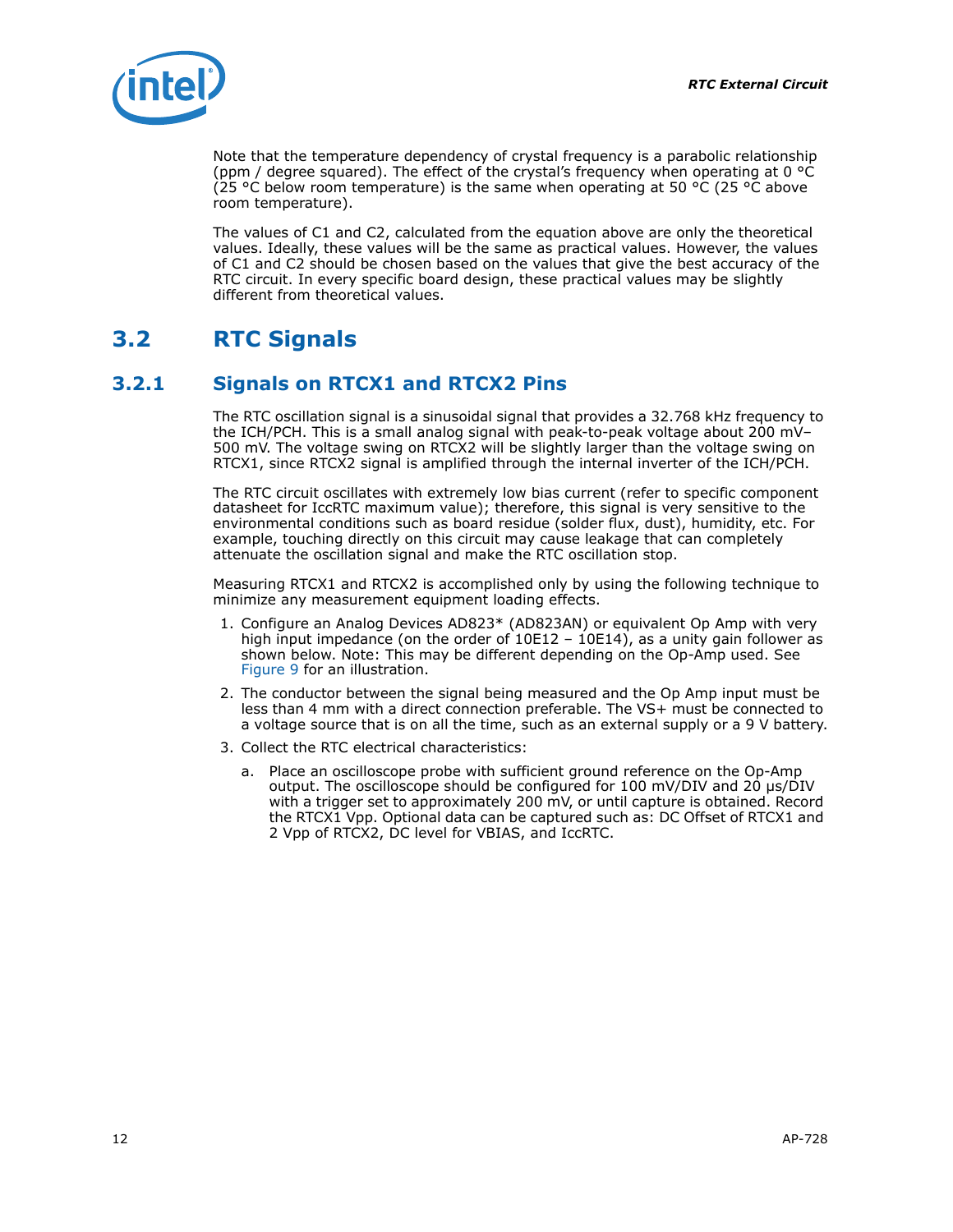

<span id="page-12-0"></span>





<span id="page-12-1"></span>

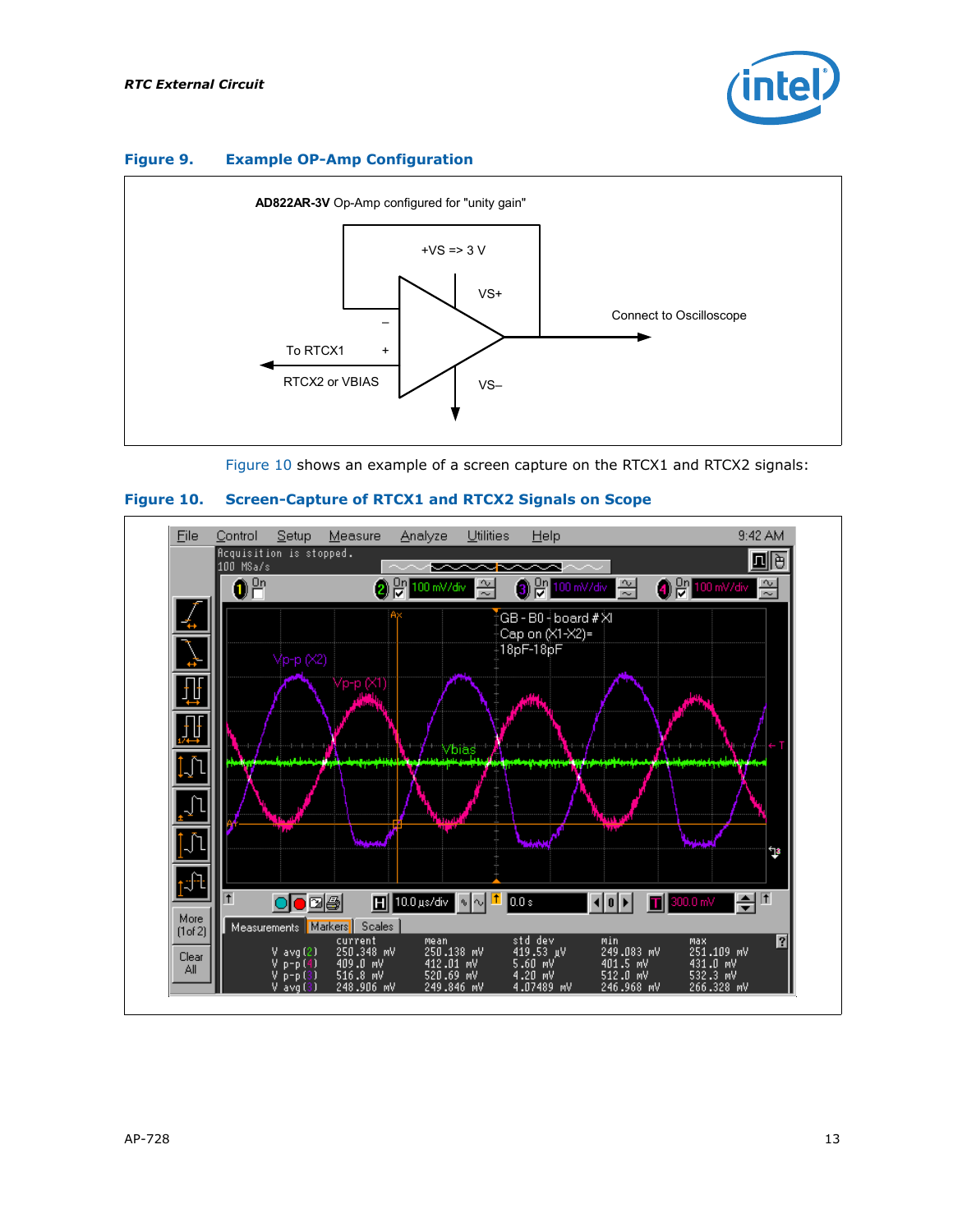

### <span id="page-13-0"></span>**3.2.2 VBIAS**

The external VBIAS circuit is only required for ICH1/2/3/4. All other platforms have integrated the external VBIAS circuit.

For ICH1/2/3/4, VBIAS is a DC voltage level that is necessary for biasing the RTC oscillator circuit. This DC voltage level is filtered out from the RTC oscillation signal by the RC network of R2 and C3 (see [Figure 2](#page-5-0) and [Figure 3\)](#page-5-1). Therefore, it is a selfadjusted voltage. Board designers should not manually bias the voltage level on VBIAS. Checking the VBIAS voltage level is used for testing purposes only to determine the right bias condition of the RTC circuit.

VBIAS should be at least 200 mV DC on ICH1/2/3/4. The RC network of R2 and C3 will filter out most of AC signal that exist on this pin, however, the noise on this pin should be kept minimal in order to ensure the stability of the RTC oscillation.

Probing VBIAS requires the same technique as probing the RTCX1, RTCX2 signals (using Op-Amp)

VBIAS is also very sensitive to environmental conditions.

#### <span id="page-13-1"></span>**3.2.3 SUSCLK**

SUSCLK is a square wave-form signal output from the RTC oscillation circuit. Depending on the quality of the oscillation signal on RTCX1 (largest voltage swing), SUCCLK duty cycle can be between 30-70%. If the SUSCLK duty cycle is beyond 30%– 70% range, it indicates a poor oscillation signal on RTCX1 and RTCX2.

SUSCLK can be probed directly using a normal probe (50  $\Omega$  input impedance probe) and is the appropriate signal to check the RTC frequency to determine the accuracy of the ICH/PCH's RTC Clock (see Section 3.4.2 for details).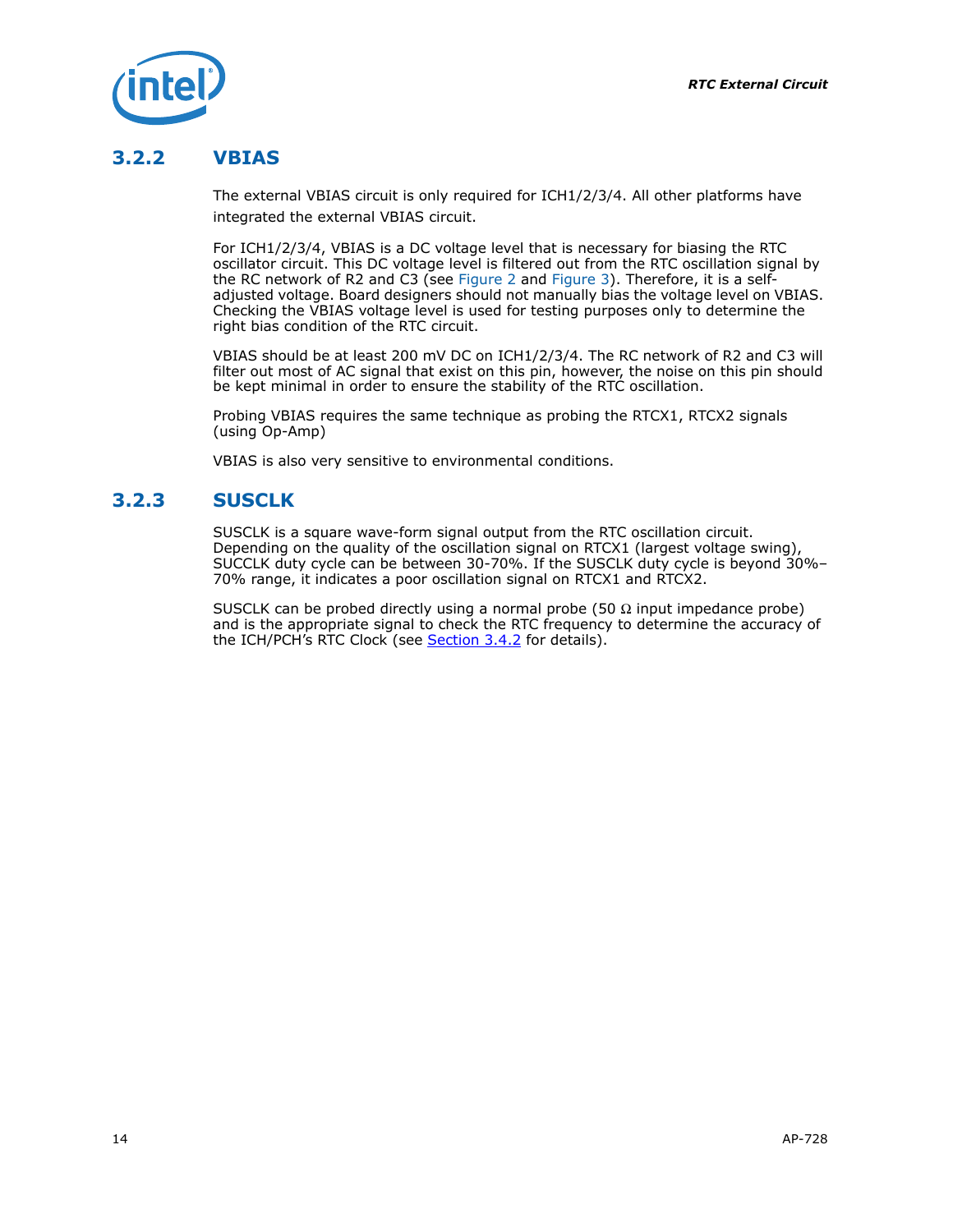

# <span id="page-14-0"></span>**3.3 RTC Accuracy**

The ICH/PCH RTC circuit is a low current circuit designed to provide accurate time keeping service, at an extremely low current consumption (IccRTC) a maximum of 5 or 6 μA (please refer to specific component datasheet for IccRTC max value). As a result, this circuit is subject to adverse influences, which must be addressed or understood to ensure the best possible RTC accuracy.

The RTC accuracy can be affected by the following primary factors:

#### <span id="page-14-1"></span>**3.3.1 RTC Voltage**

The RTC accuracy can be affected by the voltage of battery. In general, when the battery voltage decays, the RTC accuracy also decreases. High accuracy (less than  $\pm 10$ ppm which does not include Crystal's tolerance) can be obtained when VccRTC is larger than the min voltage specification. For example: 20 ppm is equivalent with 1.728 sec error in one day.

PPM =  $((Fo - 32.7680) / 32.768) * 10^{6}$ 1 day = 24 hours/day  $*$  60 min/hour  $*$  60 sec/min = 86400 sec 20 ppm  $*$  1 day (86400 sec) = (20  $*$  86400) / 1000000 = 1.728 sec

### <span id="page-14-2"></span>**3.3.2 External Capacitance Load**

The external capacitance load values are combined with the external capacitor values, the capacitance of the circuit's trace, socket, and package. These values should be matched to the actual load capacitance required of the crystal used for the RTC accuracy. Refer to [Section 3.1](#page-10-0) for guidelines to calculate the external capacitance.

#### <span id="page-14-3"></span>**3.3.3 RTC Circuit Layout Considerations**

Since the RTC circuit is very sensitive and requires high accuracy oscillations, reasonable care must be taken during the layout and routing of the RTC circuit. Some recommendations are:

- Reduce trace capacitance by minimizing the RTC trace length. The ICH/PCH requires a trace length less than 1 inch on each branch (from crystal's terminal to RTCXn pin). Routing the RTC circuit should be kept simple to reduce the trace length measurement and increase accuracy on calculating trace capacitances. Trace capacitance depends on the trace width and dielectric constant of board's material. On FR-4, a 5-mil trace has approximately 2 pF per inch.
- Trace signal coupling must be reduced. Avoid routing noisy periodic signals close and parallel to RTCX1, RTCX2, and VBIAS.
- Ground referencing is highly recommended.

#### <span id="page-14-4"></span>**3.3.4 Environmental Conditions**

The crystal temperature itself will impact the RTC accuracy. The deviation from room temperature will reduce the RTC accuracy unless this factor is compensated by using the practical configuration of C1, C2 value (See [Section 3.1](#page-10-0) for details).

Condensation from humidity can also affect the RTC accuracy due to leakage on RTC signals (see [Section 3.2](#page-11-0) for details).

*Note:* Heat will damage the crystal when reworking the boards. Follow the specification of the crystal to set the right temperature for operation.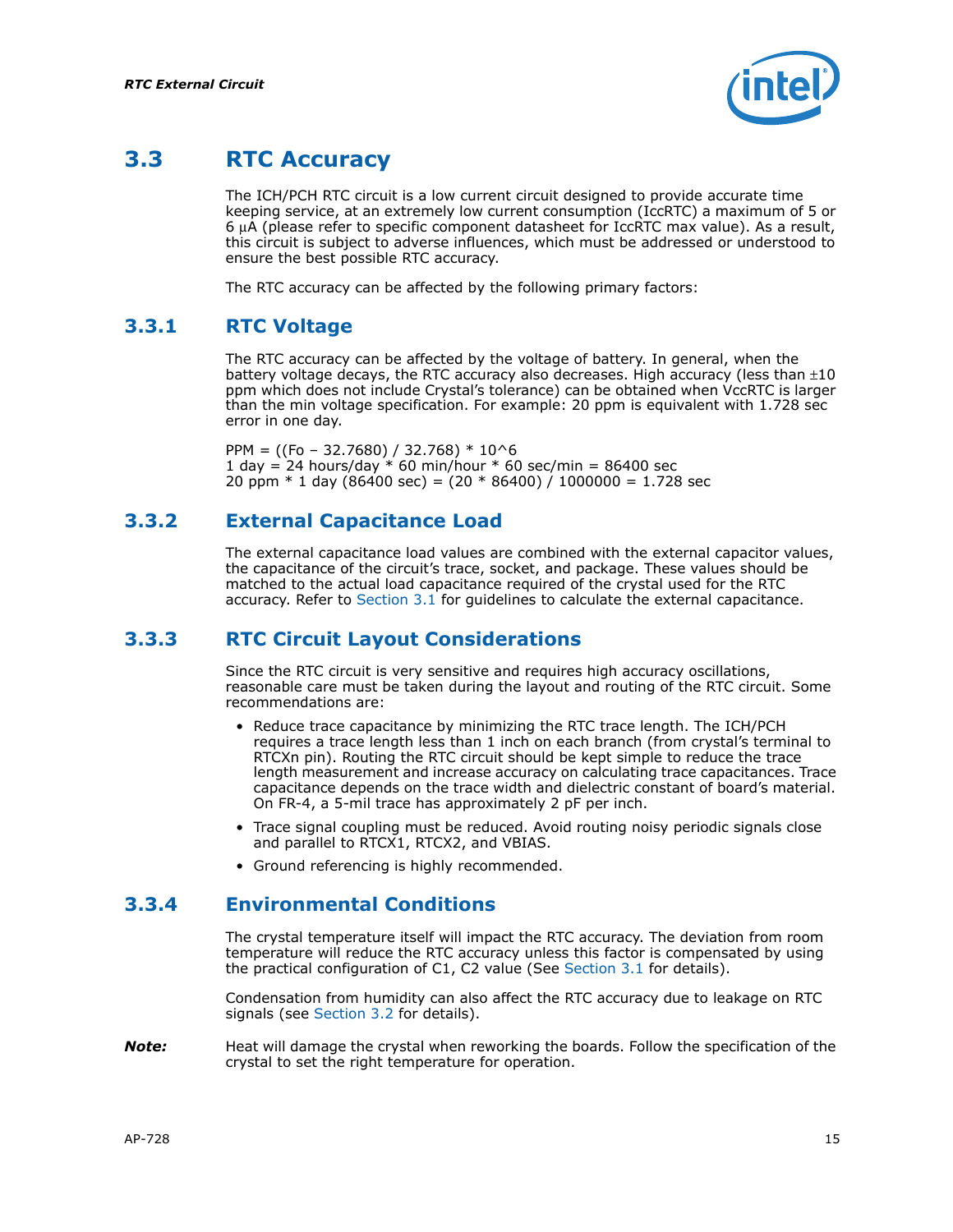

### <span id="page-15-0"></span>**3.4 RTC Accuracy Determination and Frequency Measurement Technique**

The accuracy of RTC clock can be determined by many different methods. Two common methods for checking RTC accuracy are:

- Using timekeeping-baseline-device (via BIOS and system NVRAM)
- Using Time-Interval-Analyzer on SUSCLK signal

### <span id="page-15-1"></span>**3.4.1 Using Timekeeping Baseline Device**

Accuracy of the baseline device is crucial to determining RTC accuracy. The use of a watch or clock is not sufficiently accurate for 25 ppm range accuracy over the periods used during these tests. It is required that a Global Positioning System device (GPS) be used instead. A GPS contains a clock that is reset at acquisition time to an extremely accurate time. Over time though, the GPS time will drift like any other clock. For this reason the GPS should be reset, powered on outside and allowed to synchronize, within 15 minutes of either setting time on motherboard or using it for a standard readout.

### <span id="page-15-2"></span>**3.4.2 Using the Time Interval Analyzer**

Using an Agilent\* TIA (Time Interval Analyzer) or the equivalent is a very accurate way of measuring the RTC frequency. This tool can measure the 32.768 kHz frequency of the RTC with a tolerance typically less than  $\pm$  20 mHz (mili-Hertz).

It is ideal to use this equipment to determine the configurations of the fork tuning capacitors C1 and C2 which are described in [Section 3.1.](#page-10-0) This is to get the most accurate frequency on the RTC circuit.

The following is a description of how to use an Agilent TIA to calculate the frequency of the RTC circuit:

- 1. The frequency of RTC oscillator can be monitored on the SUSCLK signal of the ICH/ PCH. Locate SUSCLK signal on the board and connect this signal to the probe of Agilent-TIA with a properly connected ground pin.
- 2. Run the Agilent-E1743A program. Target frequency should be set to 32.768 kHz.(Refer to Agilent TIA user manual for more information on how to setup the equipment.)
- 3. On TIA menu, click on "Measure/View Setup," the setup dialog box will appear as shown in [Section](#page-16-0) 11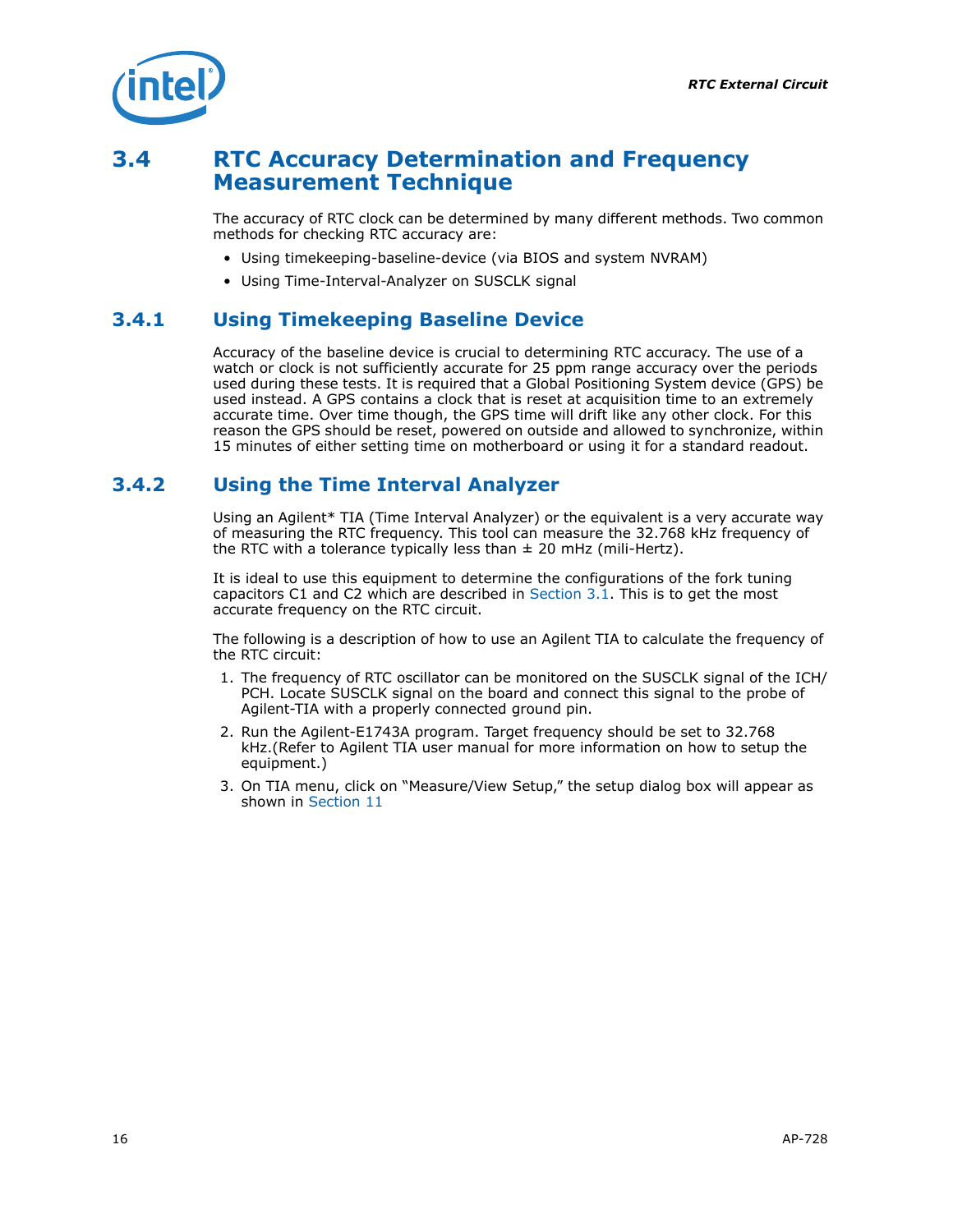

#### <span id="page-16-0"></span>**Figure 11. TIA Menu**

| Parameters for:<br>Allan Variance                                                                                                                             | Number of Averages: 1<br>Number of Samples: 4096 | <b>RMS Time Quantization: 40.000 ps</b>                             |
|---------------------------------------------------------------------------------------------------------------------------------------------------------------|--------------------------------------------------|---------------------------------------------------------------------|
| To change parameter value,<br>double click on parameter<br>or select Modify.                                                                                  | Modify>>                                         | Set initial phase to zero                                           |
| <b>Filter</b><br>No Filter                                                                                                                                    |                                                  | <b>☑ Disable Pre-measure</b><br>Pacing<br>$\Box$ Auto<br>Edges: 640 |
| <b>Clock/Carrier Frequency</b><br><b>C</b> User Specified<br>C Calculated                                                                                     | <b>Carrier Estimator Type:</b>                   | Input<br>G <sub>1</sub>                                             |
| <b>Nominal Frequency:</b><br>32.768000000000 kHz                                                                                                              | <b>Extended Time</b>                             | C2                                                                  |
| <b>Most recent calculation: None</b>                                                                                                                          |                                                  | $C1 \rightarrow 2$                                                  |
| A Nominal Frequency must be specified.<br>The actual frequency will be calculated<br>based on the measured data, using a<br>least mean square error criteria. | <b>External Mixer</b><br>$\Box$ Enabled          | <b>OK</b><br>Cancel                                                 |

The pacing number is the number of clock edges that the TIA will count before it capture for each time stamp. Depending on the TIA memory size, the number of samples varies (1024, 4096, etc.), chose the largest number possible. The measured frequency  $(F_0)$  will be calculated based upon the average period of all samples. This is the frequency of the RTC clock. The following formula is used to calculate the PPM:

PPM =  $[|(F_0 - 32.768 \text{ kHz})| / (32.768 \text{ kHz})] * 10E6$ 

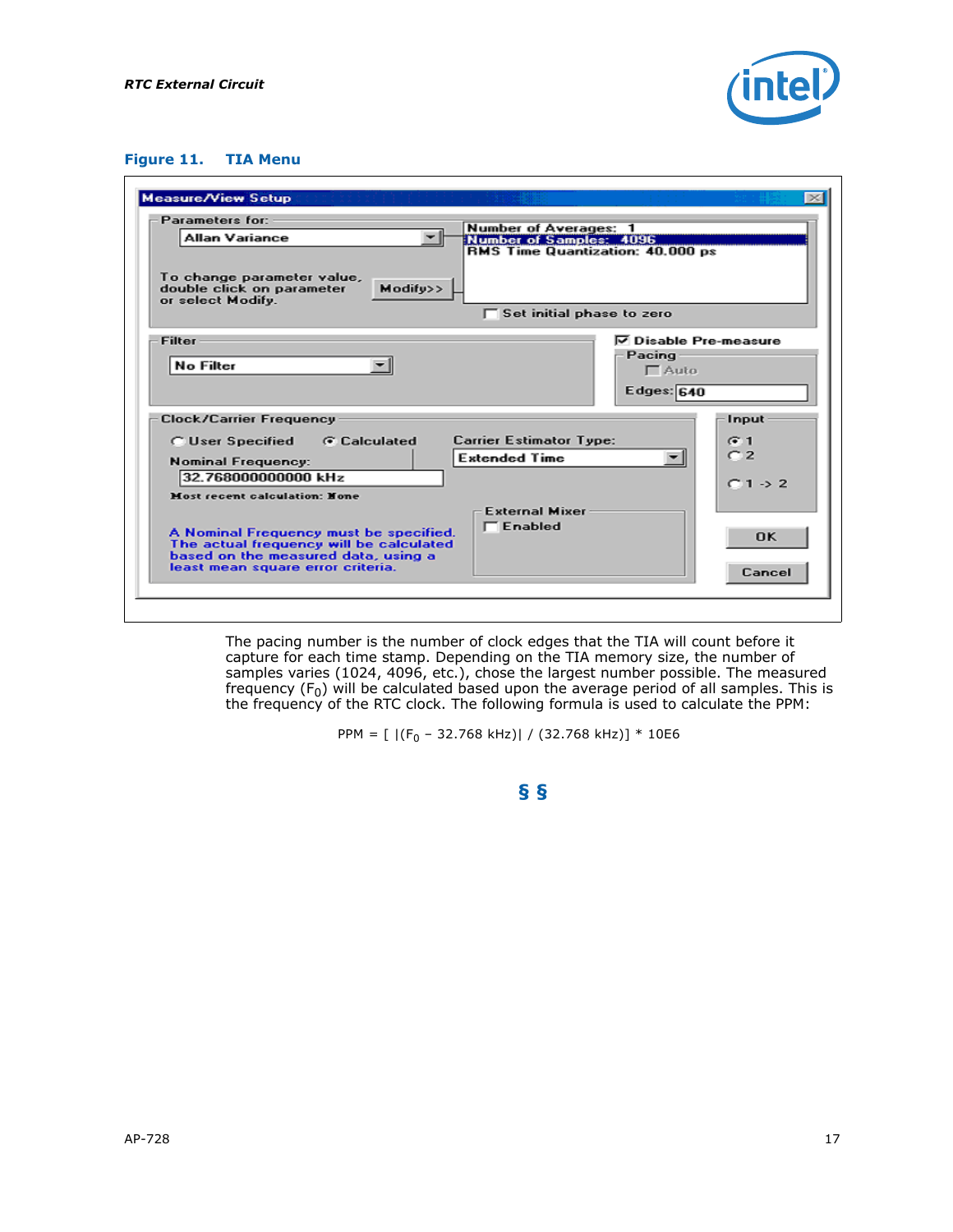

# <span id="page-17-0"></span>*4 Influences Under Environmental Stress*

**Crystal Characteristics:** Typical 32.768 kHz crystals have an operating temperature ceiling of 60 °C, thus limit the test temperature accordingly. In addition, the temperature coefficient of these crystals can cause time-loss of approximately 3 sec/ day at 60 °C.

**Fork Capacitor Tuning:** The timekeeping of the RTC is dependent on the RTCX1 input voltage swing. Oscillation that is marginal may result in failure to meet Vih of this input and thus "ticks" of the clock may be missed resulting in time-loss. Optimum Vpp of this RTCX1 signal is achieved by accurately matching the crystal's C-load specification (typically 12 pF).

**Board Leakage:** Since this circuit operates at such low current, it is very sensitive to sources of leakage on the motherboard. Manufacturing residue can cause leakage as well as condensation on the board encountered during temperature and/or humidity testing.

**Timekeeping Baseline Device:** Time of motherboards is typically compared to a baseline device, like a watch or other baseline clock device believed to be accurate. The case is that most timekeeping devices like this are not sufficiently accurate. This can cause an additional source of error.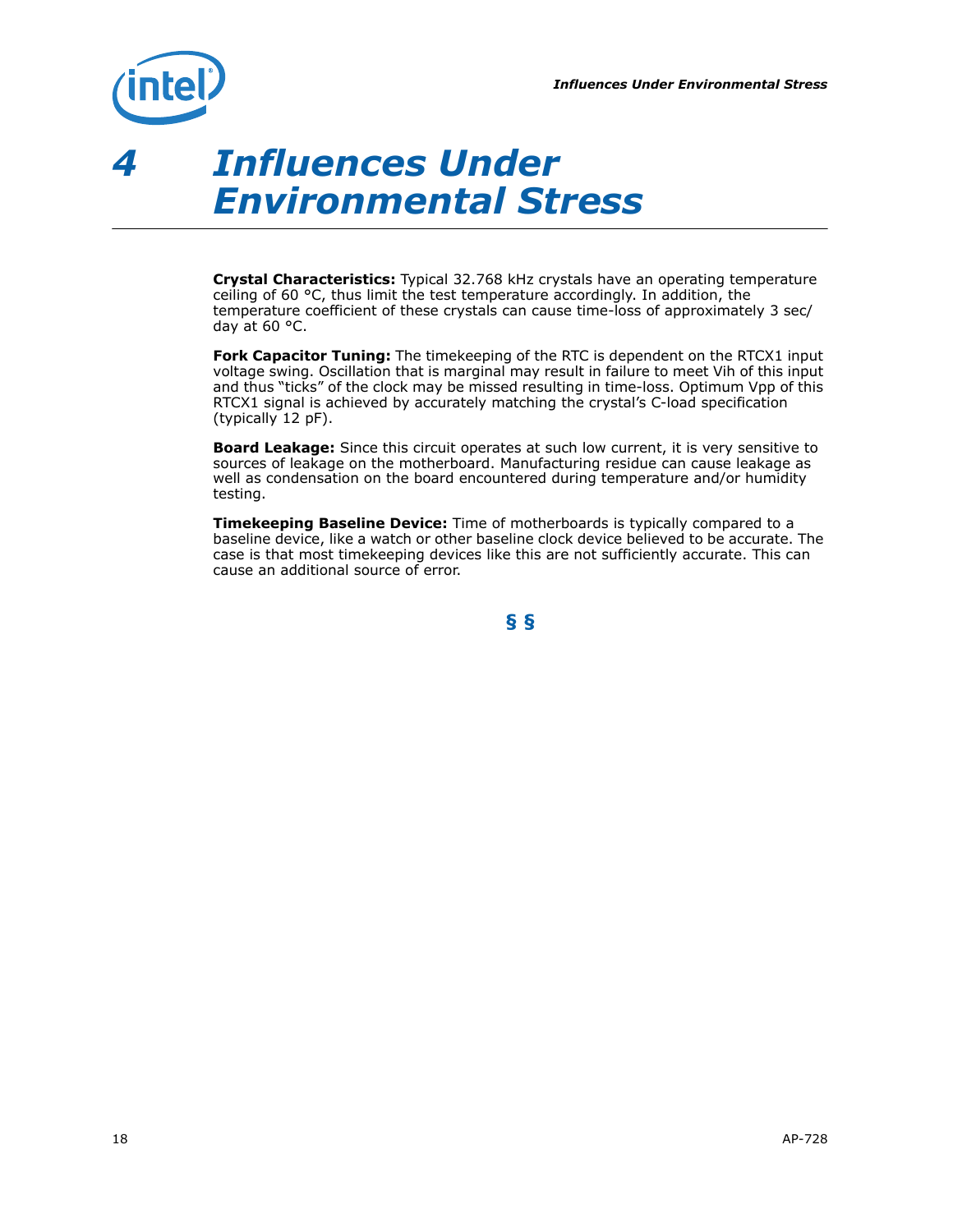

# <span id="page-18-0"></span>*5 Optimizations for Stress Testing*

To obtain the best RTC accuracy in environmental stress conditions, the above listed factors can be optimized. While there is little that can be done to change crystal characteristics, there are opportunities to maximize the oscillator voltage swing and to minimize board leakage; described below:

**Fork Capacitor Tuning:** The fork capacitors (C1/C2) must be chosen to provide the greatest Vpp (of  $RTCX1$ ) yet still providing the best accuracy. This is typically accomplished by laboratory analysis and is specific to each motherboard (see Section 3.1 for details). Analysis of several motherboards has shown that 18 pF is optimum for many designs. This analysis is accomplished by monitoring SUSCLK accuracy with extremely sensitive measurement equipment that can measure frequency to a PPM range of less than 2 ppm. The SUSCLK output is monitored (and IccRTC may be monitored) for various configurations of fork caps. All this can be accomplished at room/ambient conditions. The goal is to obtain a capacitor choice that provides greatest Vpp **and** the best accuracy.

**Board Leakage:** Care must be taken to ensure that there is no manufacturing residue left on the motherboard when performing environmental stress testing. Consider a solder paste containing less flux which is an organic acid that becomes conductive in moisture. Ensure cleaning after the solder process, especially for water soluble flux. Pay careful attention to underneath discrete components of the RTC circuit and the ICH/PCH package.

Another source of leakage is condensation which may occur on the motherboard during an environmental stress test. This absolutely must be prevented. Choice of a noncondensing chamber profile can ensure that dew-points are not encountered. An acceptable profile is listed below, showing both temperature and relative humidity (%RH) requirements. There must be sufficient air flow in the chamber to prevent temperature spots, which could also cause condensation. The key to preventing condensation is not allowing temperature to ramp when the board is exposed to humidity. As the air temperature rises, while there is moisture in the air, the board will always be cooler than the air temperature thereby causing condensation.

#### **Non-Condensing Temperature/Humidity Profile:**

- 1. Hold at ambient (25 °C/25%RH) for 30 minutes.
- 2. Ramp temperature at a constant rate to a maximum of 60  $^{\circ}$ C over at least 30 minutes while maintaining 25%RH.
- 3. Ramp up %RH at a constant rate to a maximum of 85% over at least 2 hours while maintaining temperature set in step 2.
- 4. Hold at sustained temp/RH for user defined time.
- 5. Ramp down %RH at a constant rate to 25% over at least 2 hours while maintaining temperature set in step 2.
- 6. Ramp down temperature at a constant rate to 25 °C over at least 30 minutes while maintaining 25% RH.
- 7. Jump back to Step 1 **n** times.

**RTC Accuracy Determination Device:** Use appropriate device to check the accuracy of the RTC clock (see [Figure 10](#page-12-1)).